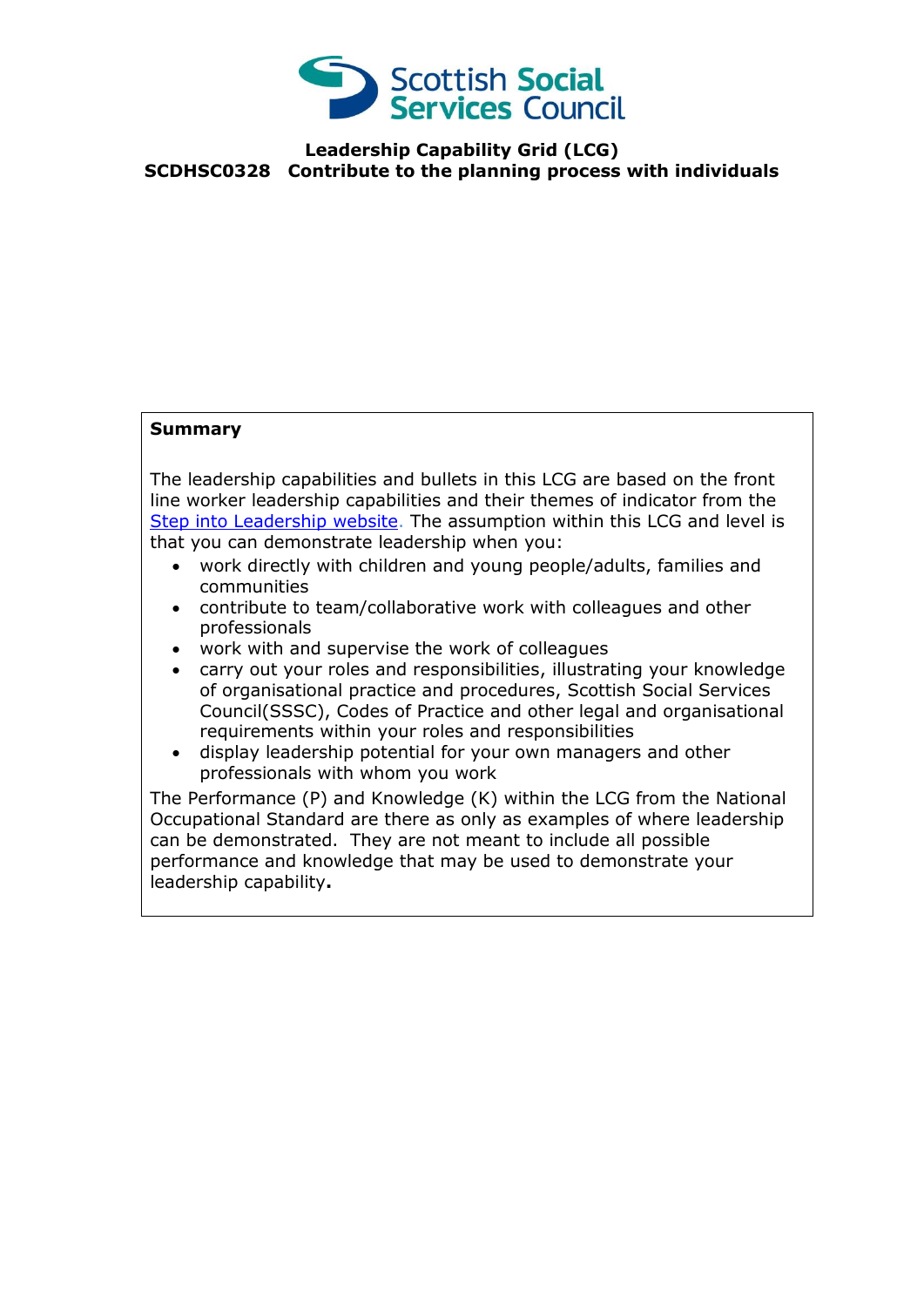

## **Leadership Capability Grid (LCG) SCDHSC0328 Contribute to the planning process with individuals**

| Leadership<br>capabilities         | When contributing to the planning process with individuals you can<br>demonstrate leadership capabilities by:                                                                                                                                                                                                                                                                                                                                                                                                                                                                                                                                                                                                                                                                                                                                                                                                         |
|------------------------------------|-----------------------------------------------------------------------------------------------------------------------------------------------------------------------------------------------------------------------------------------------------------------------------------------------------------------------------------------------------------------------------------------------------------------------------------------------------------------------------------------------------------------------------------------------------------------------------------------------------------------------------------------------------------------------------------------------------------------------------------------------------------------------------------------------------------------------------------------------------------------------------------------------------------------------|
| <b>Vision</b>                      | Providing a vision for those with whom you work and your organisation<br>when you:<br>See how best to make a difference when providing active support<br>(P4,7-9,10-12,14,16,18,21,25, 28,30-34,38; K1-511,16,24-25,35,<br>$38-41)$<br>Communicate and promote ownership of the vision when seeking extra<br>support (P6; K20), working with others (P3,5,15,17,21,25,28,33, 36;<br>K38) and recording and reporting (P27,39)<br>Promote social service values through active participation and<br>$\bullet$<br>personalisation (P4, 7- 9,10-12,14,16,18,21,25,28,30-34, 38; K 1-5,<br>11, 13-19; 28, 30), when working others (P3,5,15,17,21 25,28, 33, 36)<br>and when recoding and reporting ( $P$ 27,39)<br>See the bigger picture when demonstrating knowledge and practice of<br>$\bullet$<br>organisational, local and national policies and procedures (P19,27,35;<br>K <sub>6</sub> , 8-9, 26-27, 32-34, 44) |
| Self-<br>leadership                | Displaying self leadership when you:<br>• Demonstrate and adapt leadership when contributing to the planning<br>process with individuals (P1-2,13,18-19 21 25,28,35-38; K23)<br>Improve own leadership by seeking advice ( $P_6$ ; $K_{20}$ ) and self-reflection<br>(K23)<br>• Take intelligent risks when contributing to the planning process with<br>individuals (P8,19,27-28,31-32,35; K37,43)<br>Demonstrate and promote resilience (P19 22, 25, 28, 30-37; K3, 4, 19,<br>$30,38-41)$<br>Challenge discrimination and oppression (P19 35; K $1,4,30$ )<br>$\bullet$                                                                                                                                                                                                                                                                                                                                             |
| <b>Motivating</b><br>and inspiring | Motivating and inspiring others when you:<br>• Inspire people by personal example $(P9, 11, 14, 18-19, 21, 23, 28, 30-$<br>37; K14-20, 38-41)<br>• Recognise and value the contribution of others (P3,5,10-11,15,21,23,<br>30-38; K 9-10, 20, 38-42)<br>• Support the creation of a learning and performance culture $(P12, 16, 18, 18)$<br>21, 23, 28, 30-32, 34 38; K16-20, 23; 36, 38-41)                                                                                                                                                                                                                                                                                                                                                                                                                                                                                                                          |
| <b>Empowering</b><br>people        | Empowering people when you:<br>• Enable leadership at all levels $(P2, 15, 21, 23, 25, 28, 30 - 38; K8 - 9)$<br>$,16-20,38-41)$<br>Support the creation of a knowledge and management culture (P1, 2, 4,<br>18-19, 21, 23, 25, 28, 30-38; K16-20, 23, 38-41)<br>• Promote professional autonomy (P11 23, 28, 36-7; K16-20, 23-25)<br>• Involve people in development and improvement (P4, 7-9,10,12,15-19,<br>21,23,25,28,30-38; K16-20,35,38-41)                                                                                                                                                                                                                                                                                                                                                                                                                                                                     |